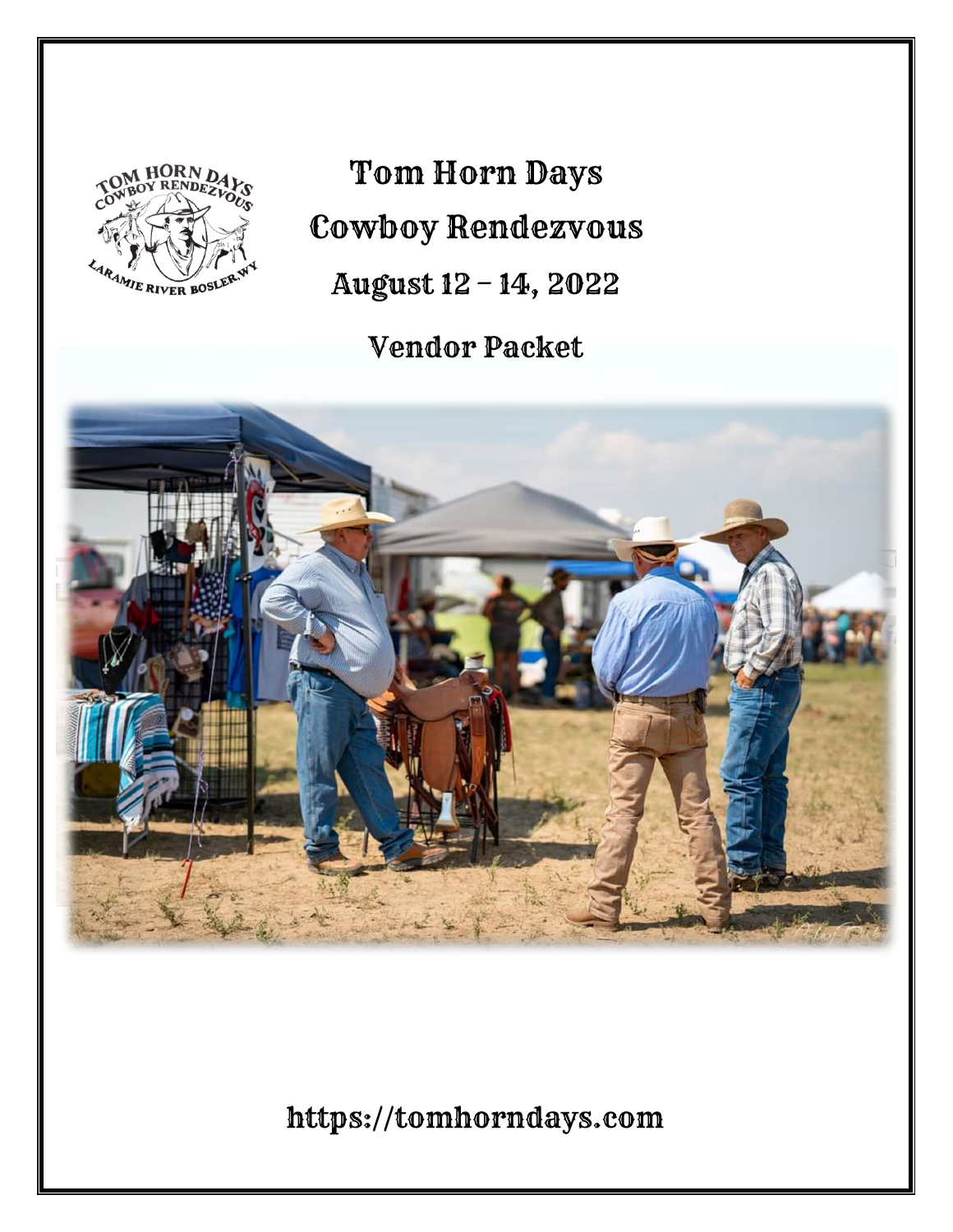# Tom Horn Days Cowboy Rendezvous

## August 12 – 14, 2022

Greetings to all vendors from Tom Horn Days!



We would like to cordially invite you to the 3rd Annual Tom Horn Days Cowboy Rendezvous, held on August 12 - 14, 2022 at the Selle Ranch in Bosler, WY. Since August 2020, Tom Horn Days has taken place on a beautiful working ranch north of Laramie, WY in the Tom Horn country of Bosler, WY. Tom Horn Days has been gaining interest through our social media platforms and website. Attendance at our  $2^{nd}$  annual event doubled from the first year with attendees from 20 states. We expect attendance this year will surpass the approximately 1000 attendees of last year.

Our unique Tom Horn Days Cowboy Rendezvous is a celebration of the cowboy way of life and rich heritage of the Laramie Plains. This three-day event consists of competitions where contestants from around the region compete in old time events such as pasture bronc riding, pasture team roping, muley roping and stray gathering which we refer to as "Real Working Cowboy/Cowgirl" contests. Concerts on both Friday and Saturday nights are held under the spacious Wyoming sky and feature amazing western singers. A Sunday morning Cowboy Church service revives our spiritual meaning of a western way of life. Tom Horn Days allows our ranching families, residents of Wyoming counties along with spectators from across the United States to UNITE and enjoy our western ranching traditions. It truly feels like a "Rendezvous" of the old west!

We invite you to join us as a vendor in celebrating our western heritage at this year's event. With attendance expected to greatly increase again this year, we are sure this event will be a terrific way to showcase your business. We welcome you and hope to see you this year!

#### **Vendor Rates 2022:**

Non-Food Vendor Rate = \$150 for 10' x 10' space

\*Additional 10' x 10' space: \$20.00 (same vendor)

Food Vendor Rate = \$200.00

\*All food vendors must apply for a temporary food license, if required. Food vendors are responsible for bringing their own generators and tables as needed.

Preferred locations will be given to vendors who pre-register and pay prior to July 15, 2022. All booth rates include **two** free 3-day passes per registered vendor (for vendor plus one). Additional passes will need to be purchased separately if vendor plans to have more than two in attendance.

Please visit our website at www.tomhorndays.com, Facebook page www.facebook.com/TomHornDays, or feel free to email with any questions you may have.

Kind Regards, Rand Selle Selle Rodeo Productions / Tom Horn Days LLC tomhorndays@gmail.com